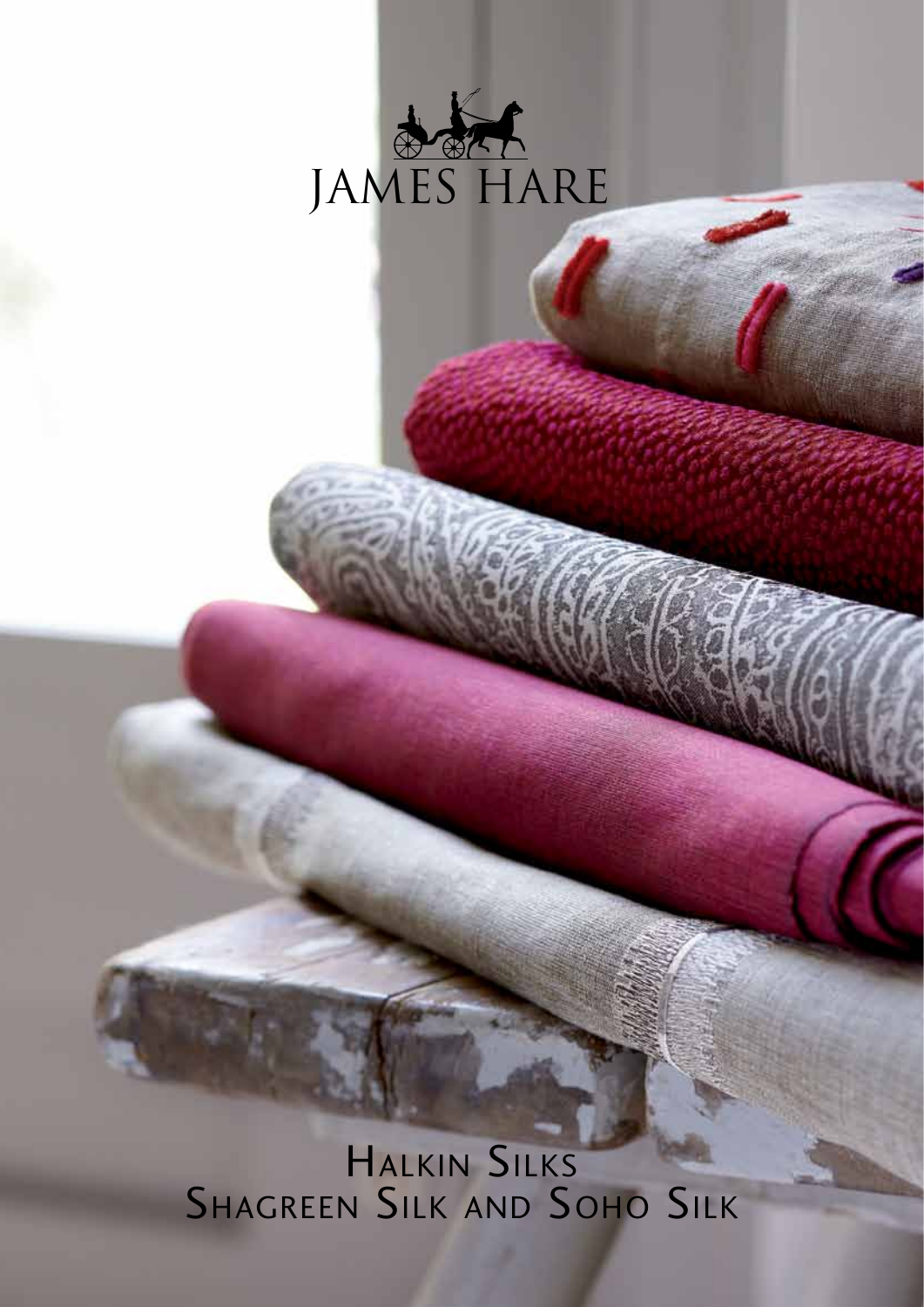

Halkin Silks Contemporary Decoratives

Semi-Plain Silk

Soho silk Plain Silk

SHAGREEN SILK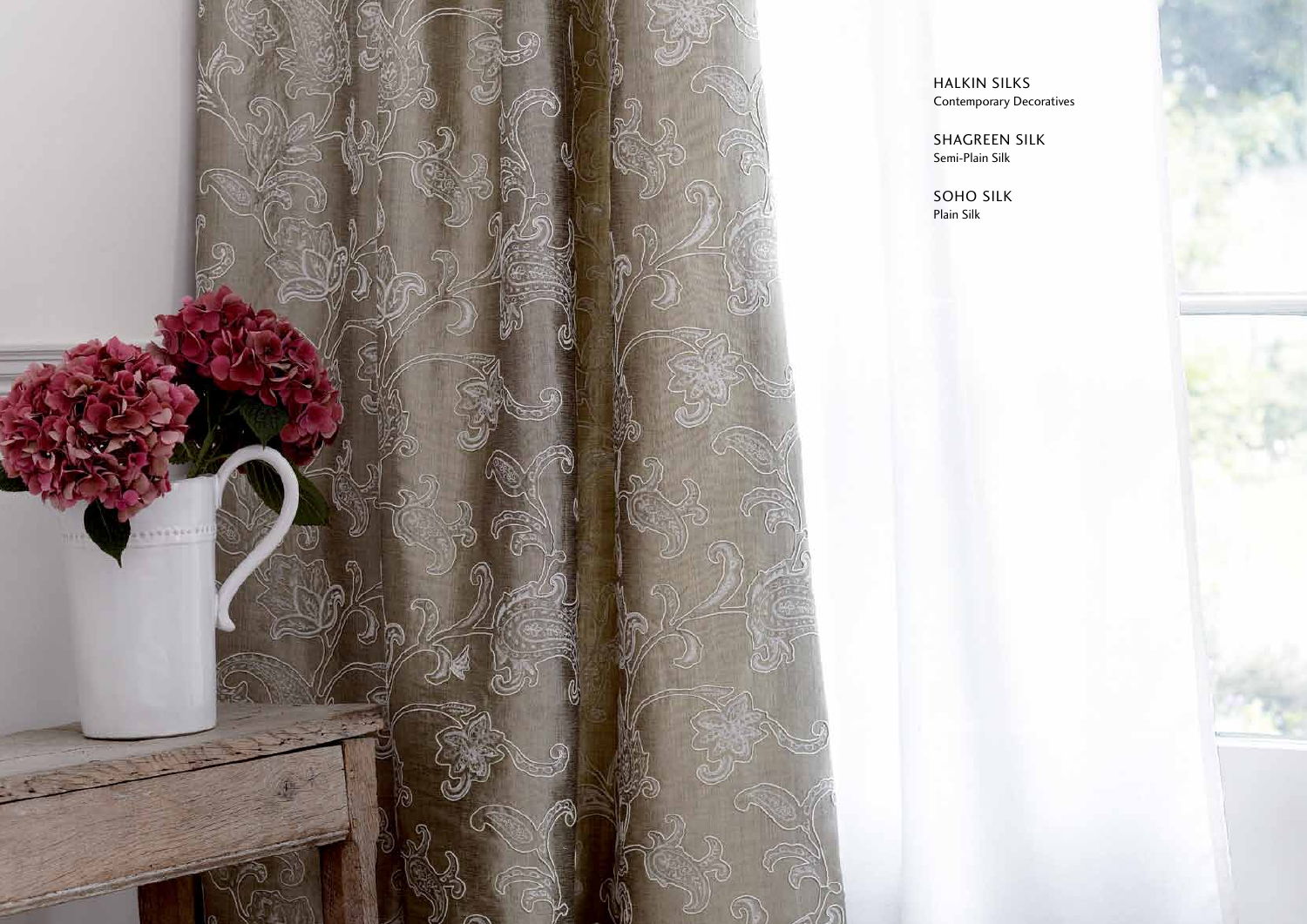## Soho SILK

Soho Silk is a new-concept plain; combining sheen and texture with an inspired palette of ultra-modern colours. Bringing new dimensions to James Hare's extensive range of over 550 plains, Soho Silk is a sharp, zappy and contemporary fabric, 30 colourways.

### Soho Dash

Alternating flat embroidered and cut velvet dashes in a range of tonal colours, Soho Dash has a contemporary architectural feel perfect for design detailing, 3 colourways.



## Soho Silk



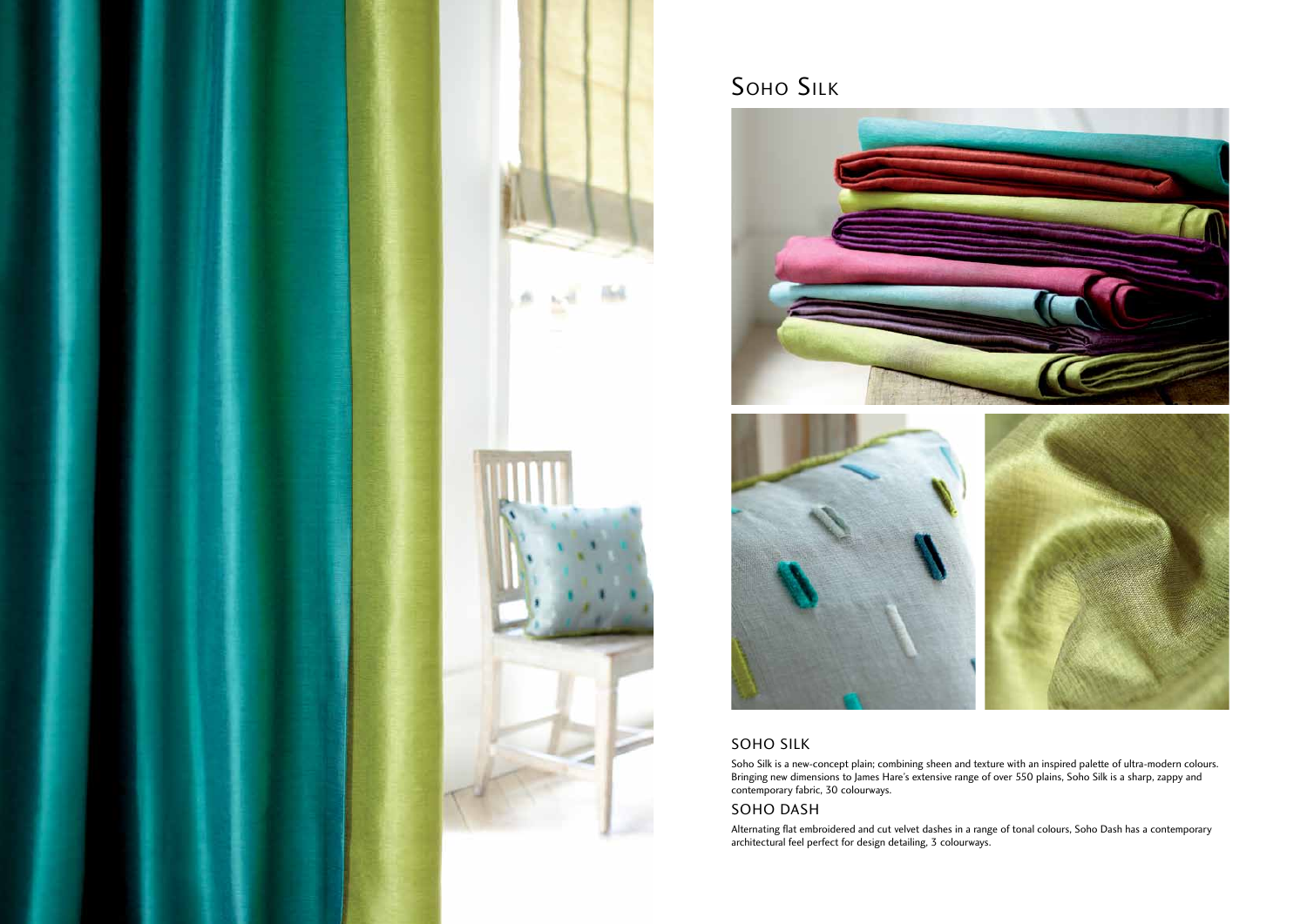#### Ambi Silk

Ambi is a hand-applied appliqué cord embroidery on plain Soho Silk base. Sophisticated neutrals with subtle contrast embroidery bring a crisp textural interest, 4 colourways.

#### Jammu Stripe

A spacious geometric with textural interest. Sleek and ultra-contemporary in versatile, highly usable colour combinations, 5 colourways.



# Halkin Silks

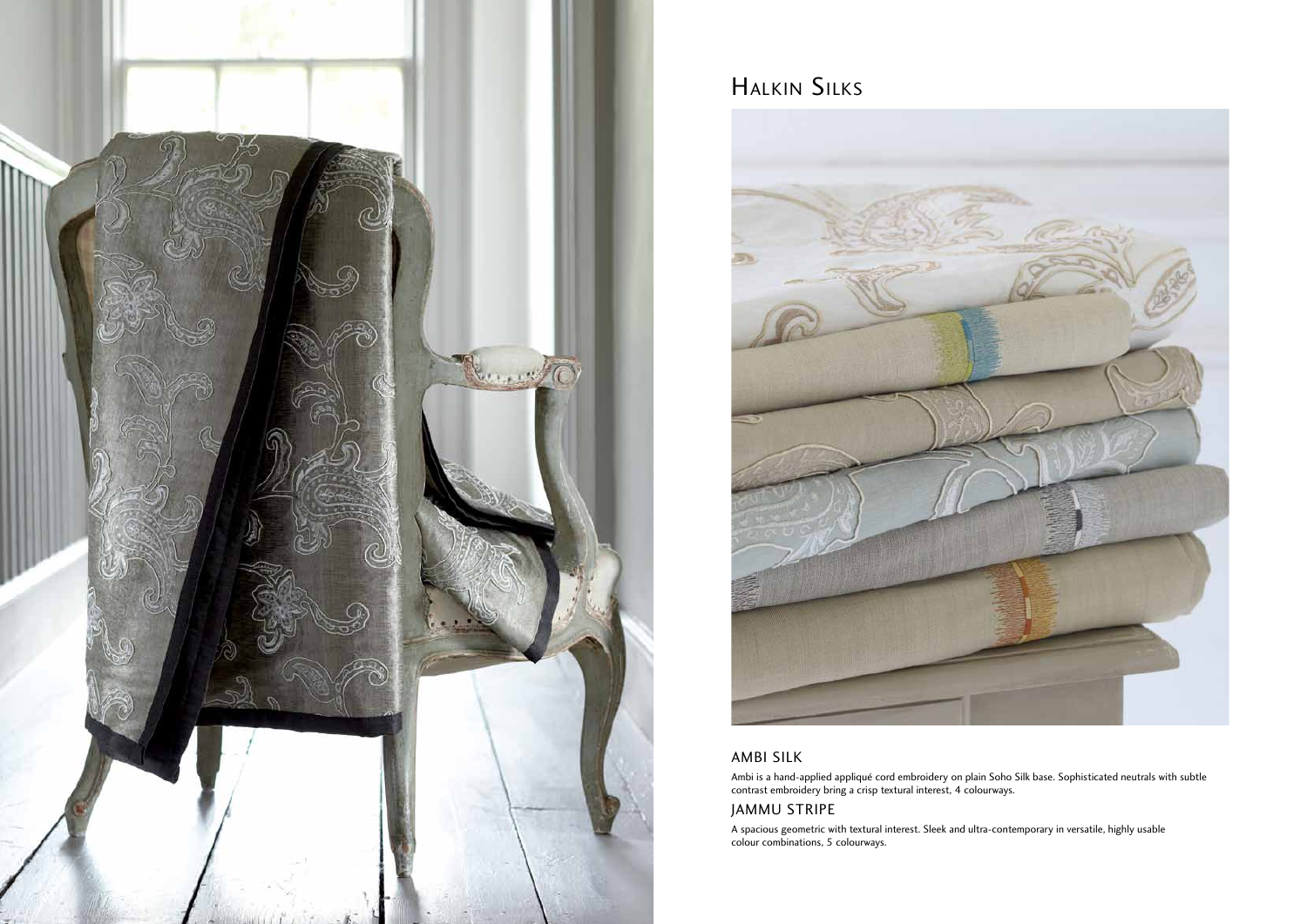#### Palmyra Paisley

A lustrous paisley jacquard based on vintage Kashmiri patterns. The beautiful colourways stand alone or can be coordinated with James Hare's Connaught Silk plains, 5 colourways.





# Halkin Silks

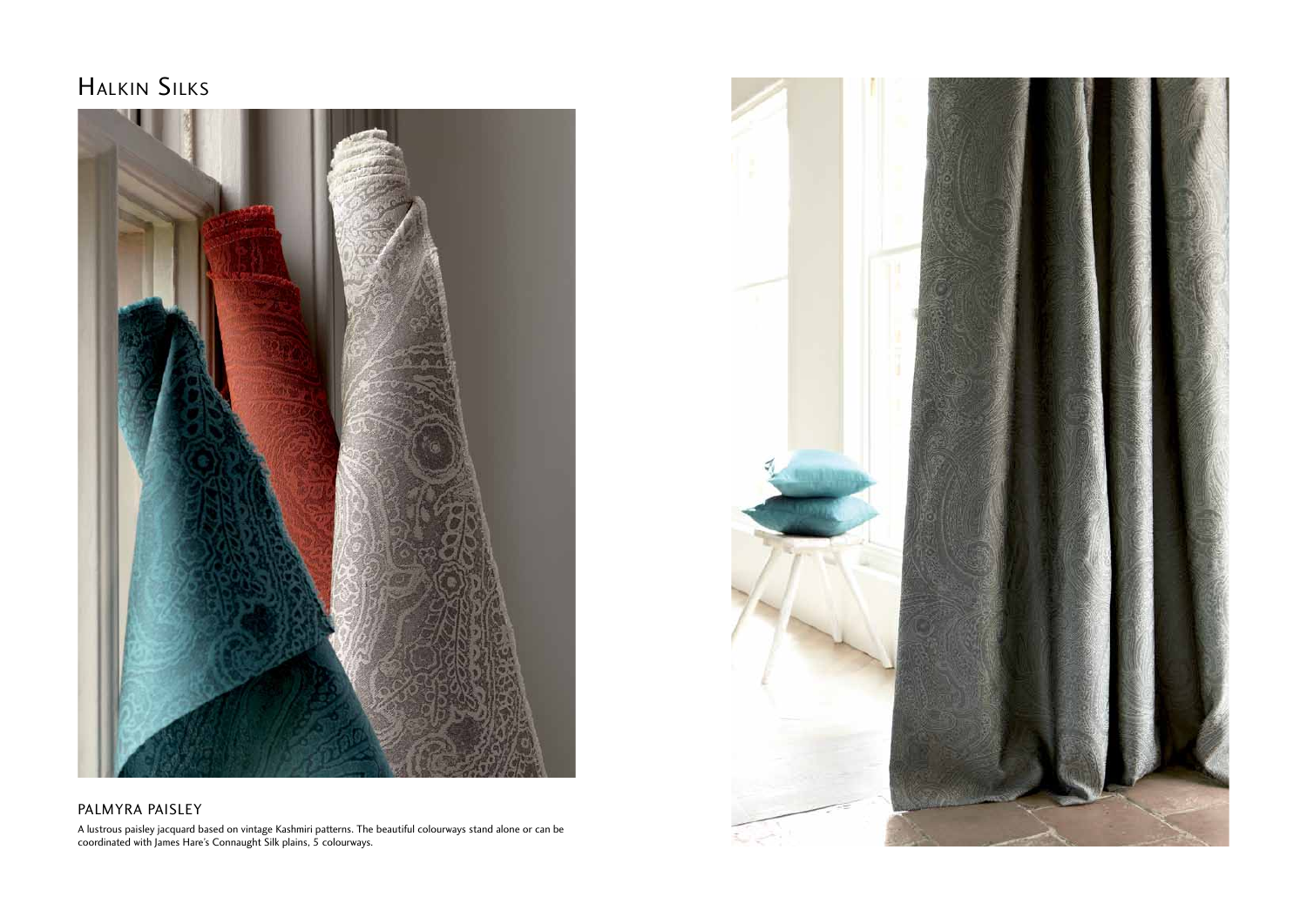

# SHAGREEN SILK



### SHAGREEN silk

Inspired by exotic shark and ray leathers, James Hare's new Shagreen Silk embodies pure glamour. Bringing texture in versatile multi-colourways ranging from neutrals such as 'Crystal' to intriguing contrasts such as 'Passion Flower', Shagreen Silk is the perfect filler, adding design focus to any project. Effortlessly chic in both traditional and modern interiors, a new classic is born, 14 colourways.